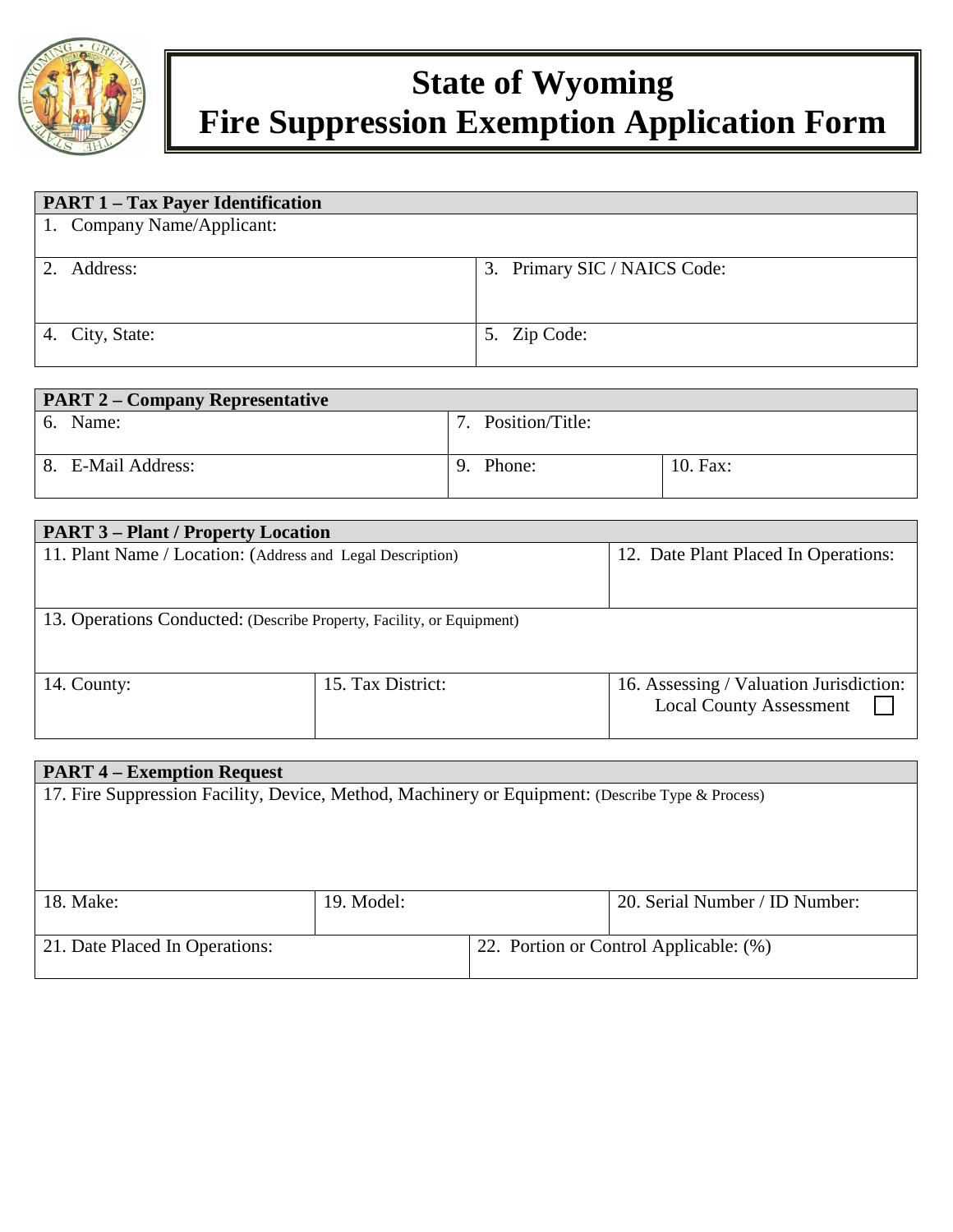|                         | 23. Installed/Acquired Cost: 24. Annual Depreciation: 25. Acc. Depreciation:                                                                                                                                                                                                                                                       |                            | 26. Net Book Value:                                                                      |
|-------------------------|------------------------------------------------------------------------------------------------------------------------------------------------------------------------------------------------------------------------------------------------------------------------------------------------------------------------------------|----------------------------|------------------------------------------------------------------------------------------|
|                         |                                                                                                                                                                                                                                                                                                                                    |                            |                                                                                          |
|                         |                                                                                                                                                                                                                                                                                                                                    |                            |                                                                                          |
| 28. Useful Life: (Yrs.) |                                                                                                                                                                                                                                                                                                                                    | 29. Remaining Life: (Yrs.) |                                                                                          |
|                         |                                                                                                                                                                                                                                                                                                                                    |                            |                                                                                          |
|                         |                                                                                                                                                                                                                                                                                                                                    |                            |                                                                                          |
|                         | $\mathbf{M}$ $\mathbf{A}$ $\mathbf{B}$ $\mathbf{A}$ $\mathbf{B}$ $\mathbf{A}$ $\mathbf{B}$ $\mathbf{A}$ $\mathbf{B}$ $\mathbf{B}$ $\mathbf{A}$ $\mathbf{B}$ $\mathbf{B}$ $\mathbf{A}$ $\mathbf{B}$ $\mathbf{B}$ $\mathbf{B}$ $\mathbf{B}$ $\mathbf{A}$ $\mathbf{B}$ $\mathbf{B}$ $\mathbf{B}$ $\mathbf{B}$ $\mathbf{B}$ $\mathbf{$ |                            | $\mathbf{1}$ $\alpha$ $\mathbf{1}$ $\mathbf{1}$<br>- 8<br>$\sim \cdot \cdot \cdot \cdot$ |

#### **Note for Part 5, #23. If Installed/Acquired Cost Differs from Original Reported Cost please submit explanation below (i.e. expansion, replacement, repair, accounting adjustment ect.)**

# **PART 6 – Construction Work In Process**

30. CWIP Supplemental Detail:

### **PART 7 – Certification**

31. The forgoing information is submitted in accordance with the provisions of Section 39-11-105, (a), (x), and they Wyoming Dept. of Revenue Rules & Regulations, and is true and correct to the best of my knowledge, information and believed under penalty of perjury.

Signature:

Title:

Date: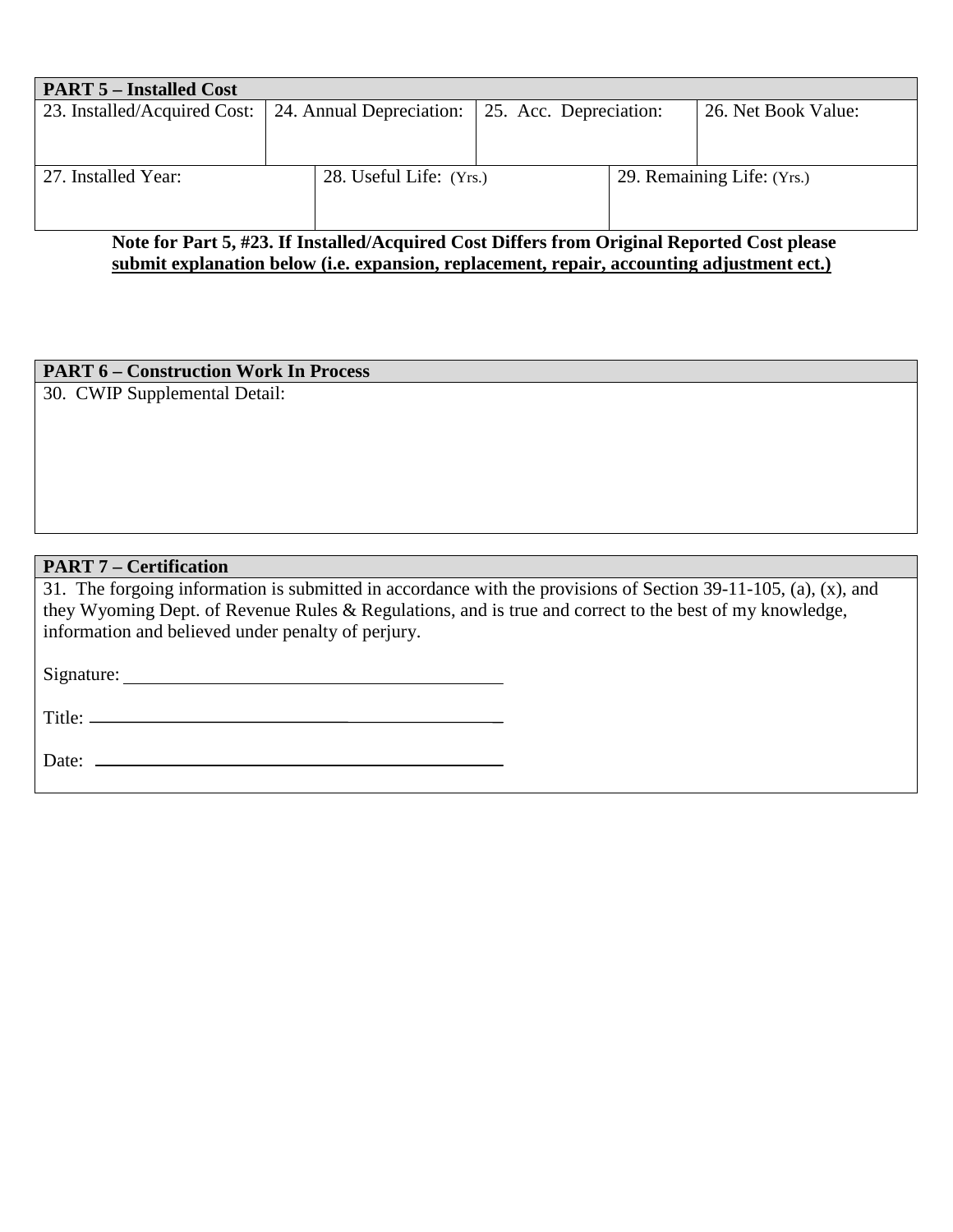# **TAX EXEMPTION OF FIRE SUPPRESSION PROPERTY**

# **INSTRUCTIONS FOR SUBMITTING APPLICATION**

Excerpt from Wyoming Department of Revenue, Rule & Regulations.

Chapter 14, Section 8, 2014

Property Tax Exemption Standards –

"Fire engines or a station" means dedicated equipment and land and improvements similar to that owned by governmental entities as fire engines or fire stations used exclusively to support fire fighting activities. The fundamental basis for the exemption is the benefit conferred upon the public by privately-owned fire engines and fire stations, and the consequent relief, to some extent, of the burden upon the state to use its facilities and equipment to support fire fighting activities.

"Equipment used to extinguish fires" means equipment functionally capable of extinguishing fires, which is primarily and typically used for fire suppression. **The phrase does not include equipment used to protect the health or safety of employees in fire situations nor equipment used to detect the presence of fire.** 

Applicants seeking tax exemption of facilities and/or equipment used for Fire Suppression, as provided by Section 39-11-105, (a) (x), SHALL:

(A) Complete an application for each item of exemption being sought, and submit by mail. Application must be submitted, annually on or before February  $15<sup>th</sup>$  (excluding weekends/holidays). Incomplete applications or those received after the deadline will not be accepted or considered for exemption.

#### **County Assessed Properties:**

County Assessor's Office (Where Property/Equipment is Located)

(B) Attach additional sheets where necessary, with required information identified by corresponding item numbers from the application.